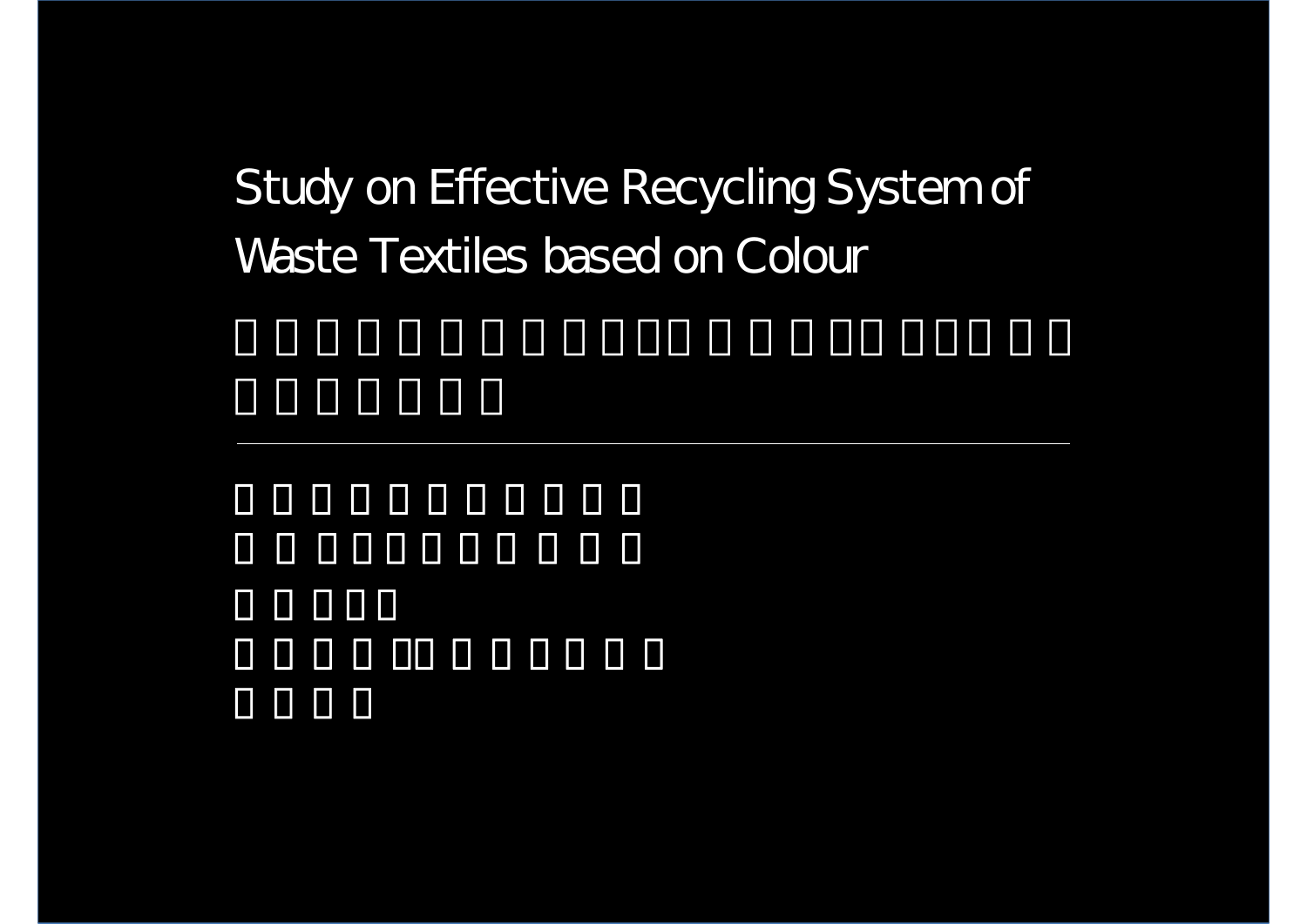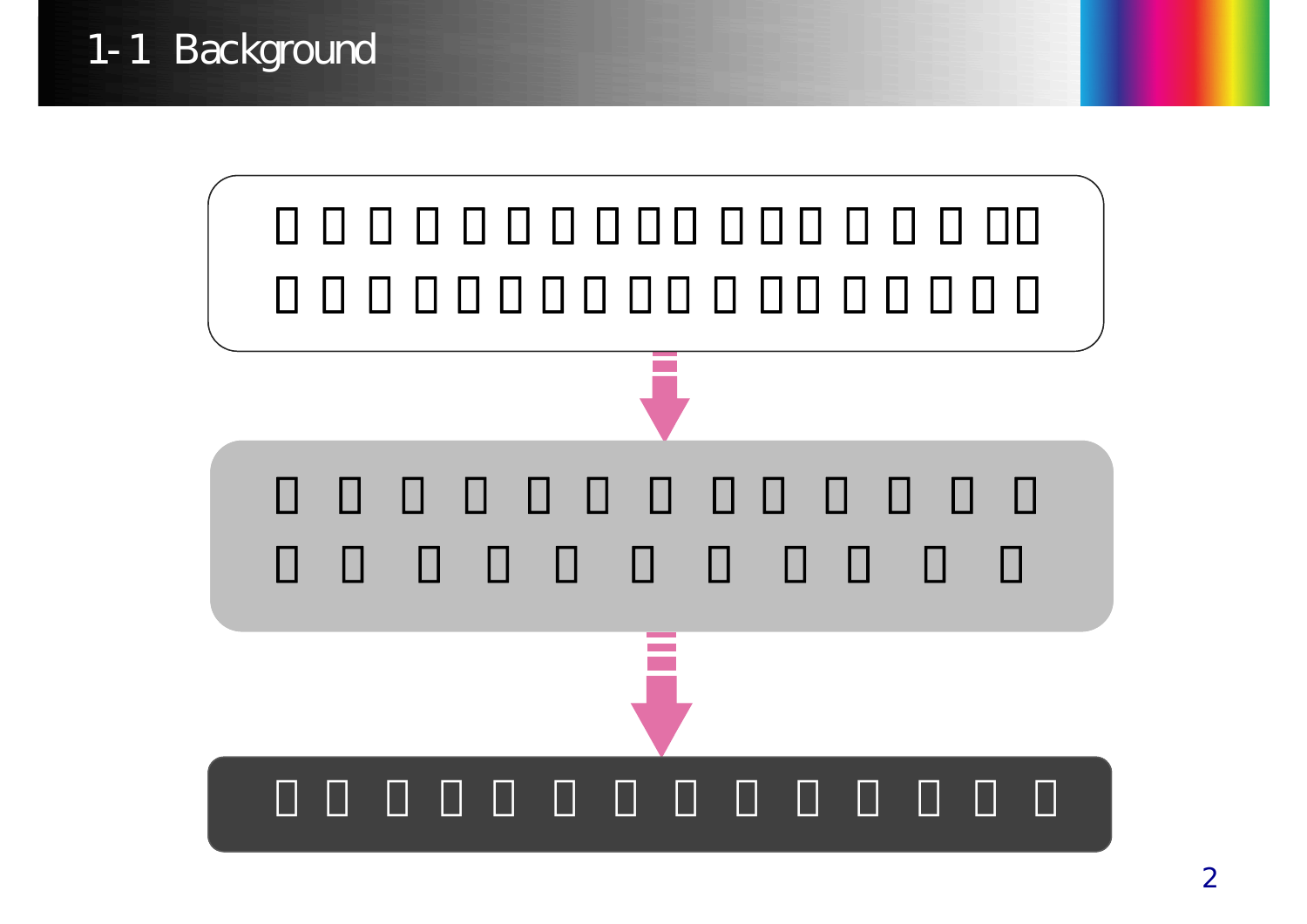# 1-2 Background

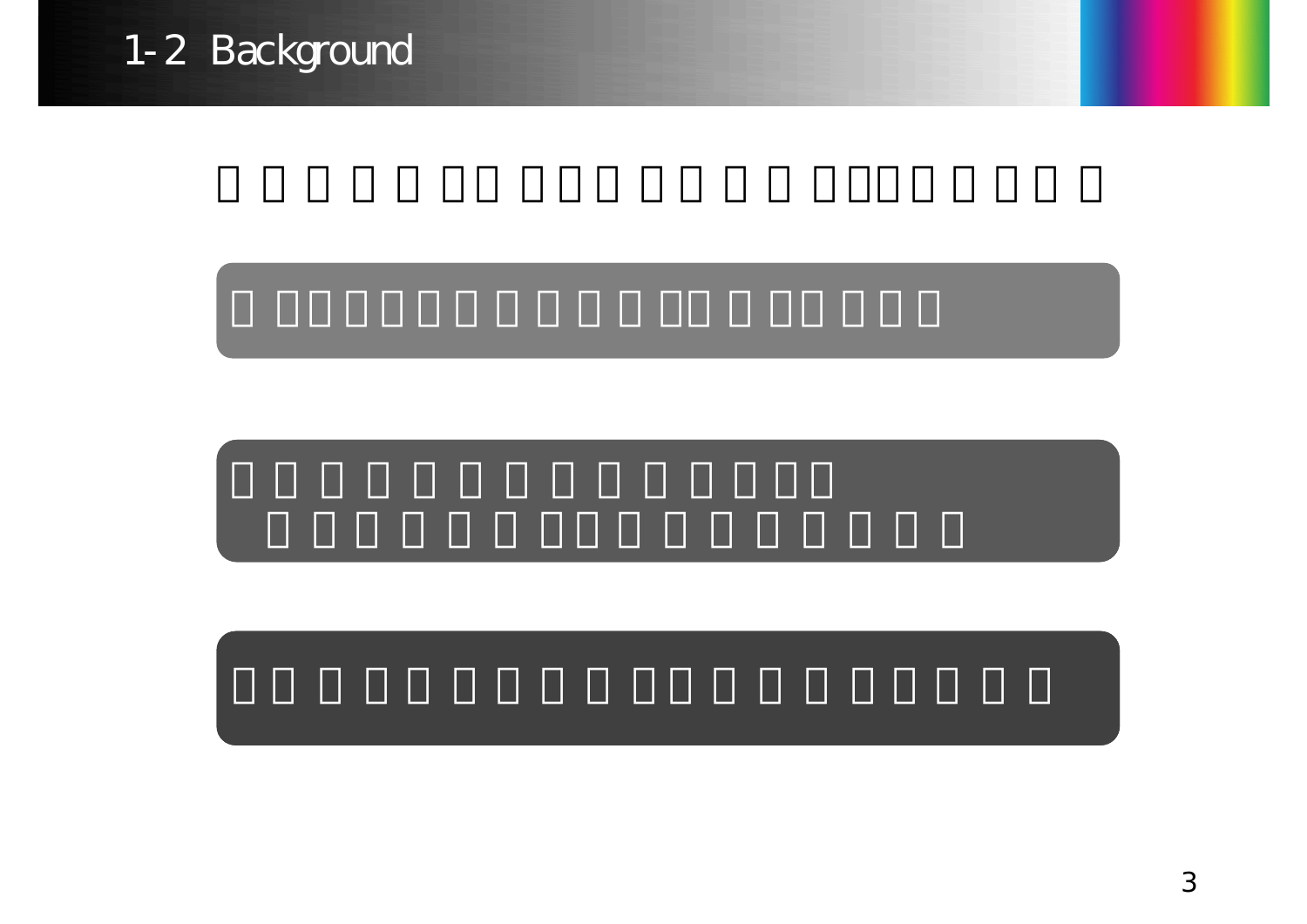### 2-1 Purpose

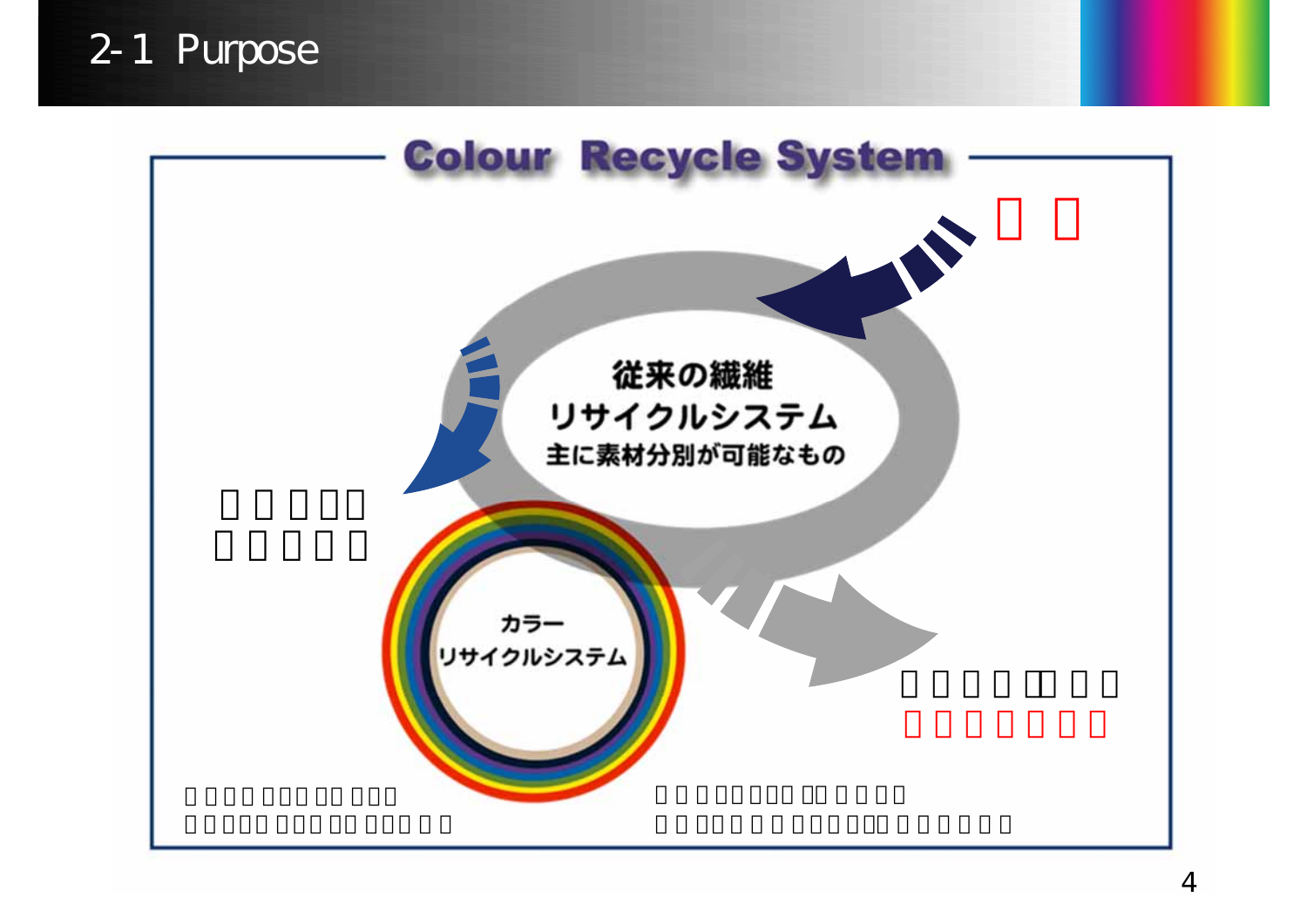



繊維を色別に分け 開繊 そして、プロダクトへ





New Color<br>PRODUCTS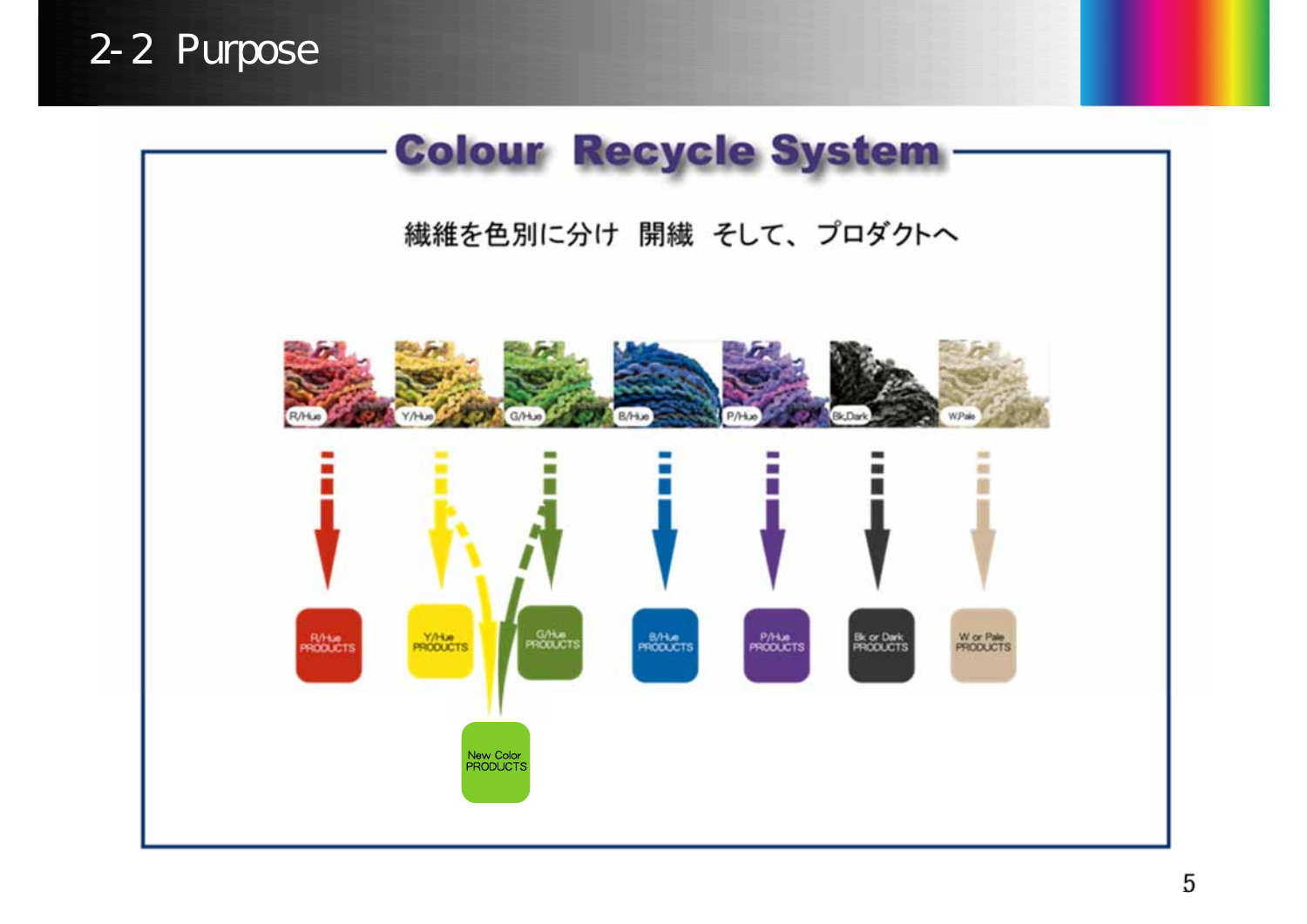

6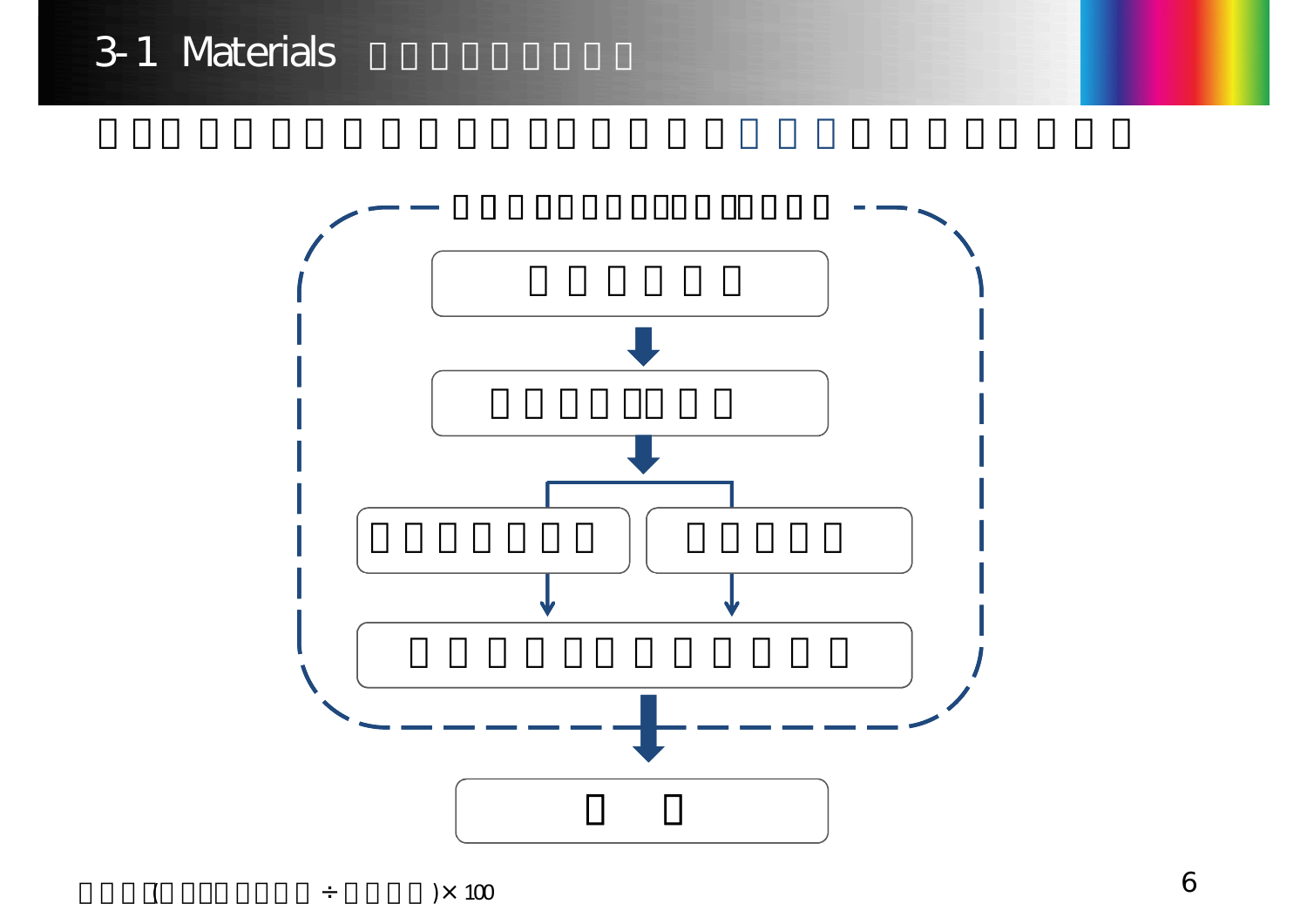

Munsell color system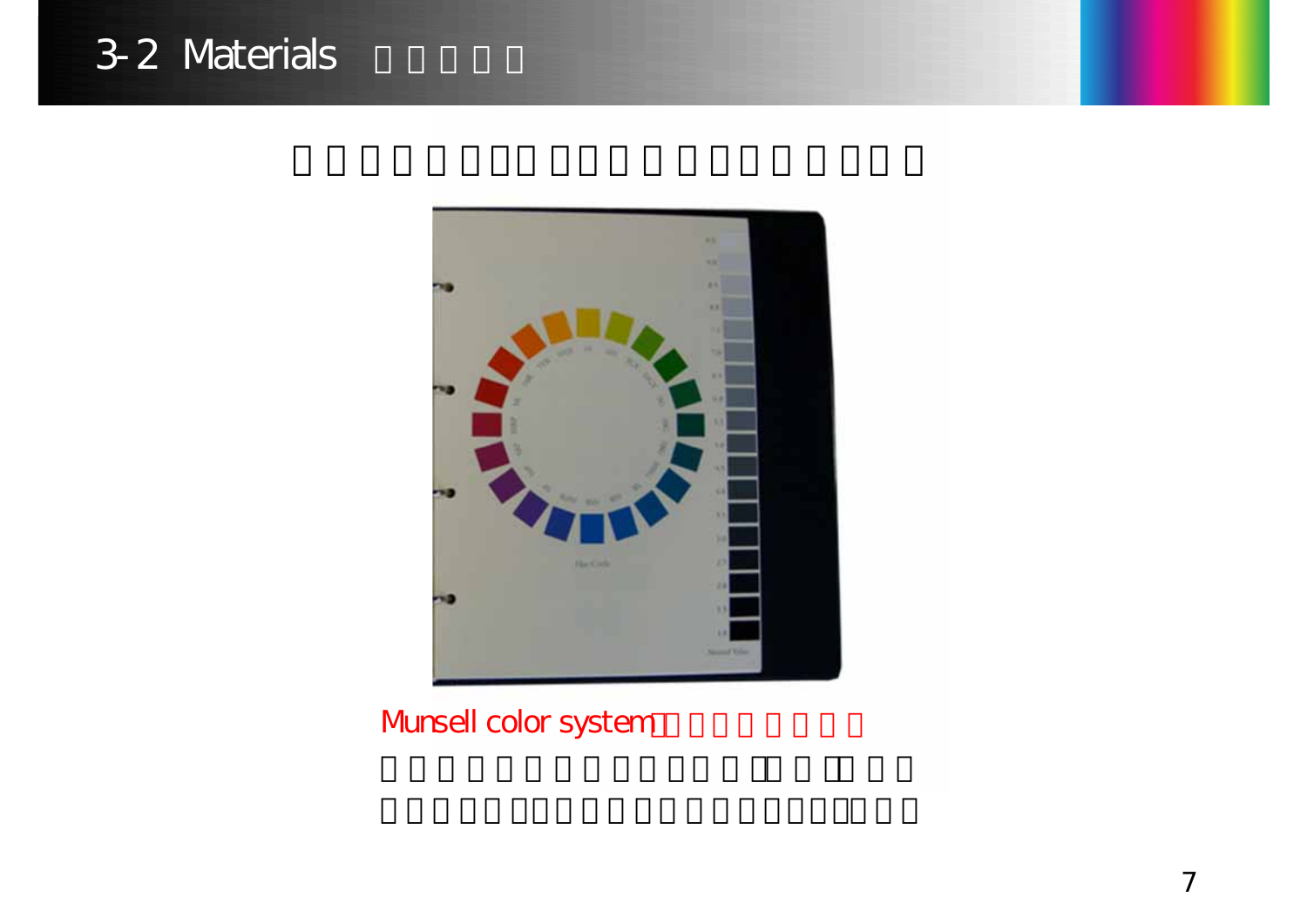# 3-3 Materials



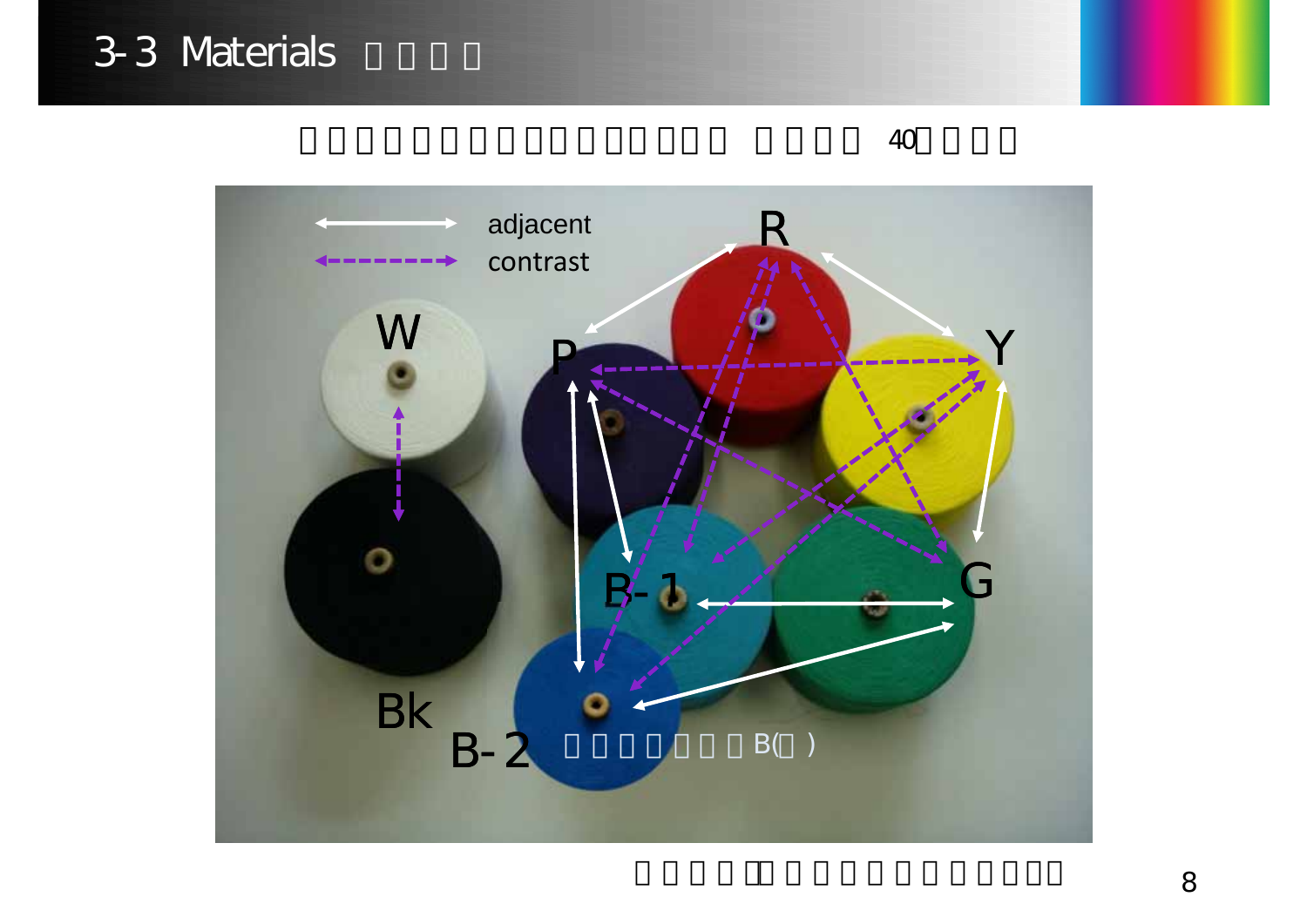

, the contract of the contract of the contract of the contract of the contract of the contract of the contract of the contract of the contract of the contract of the contract of the contract of the contract of the contrac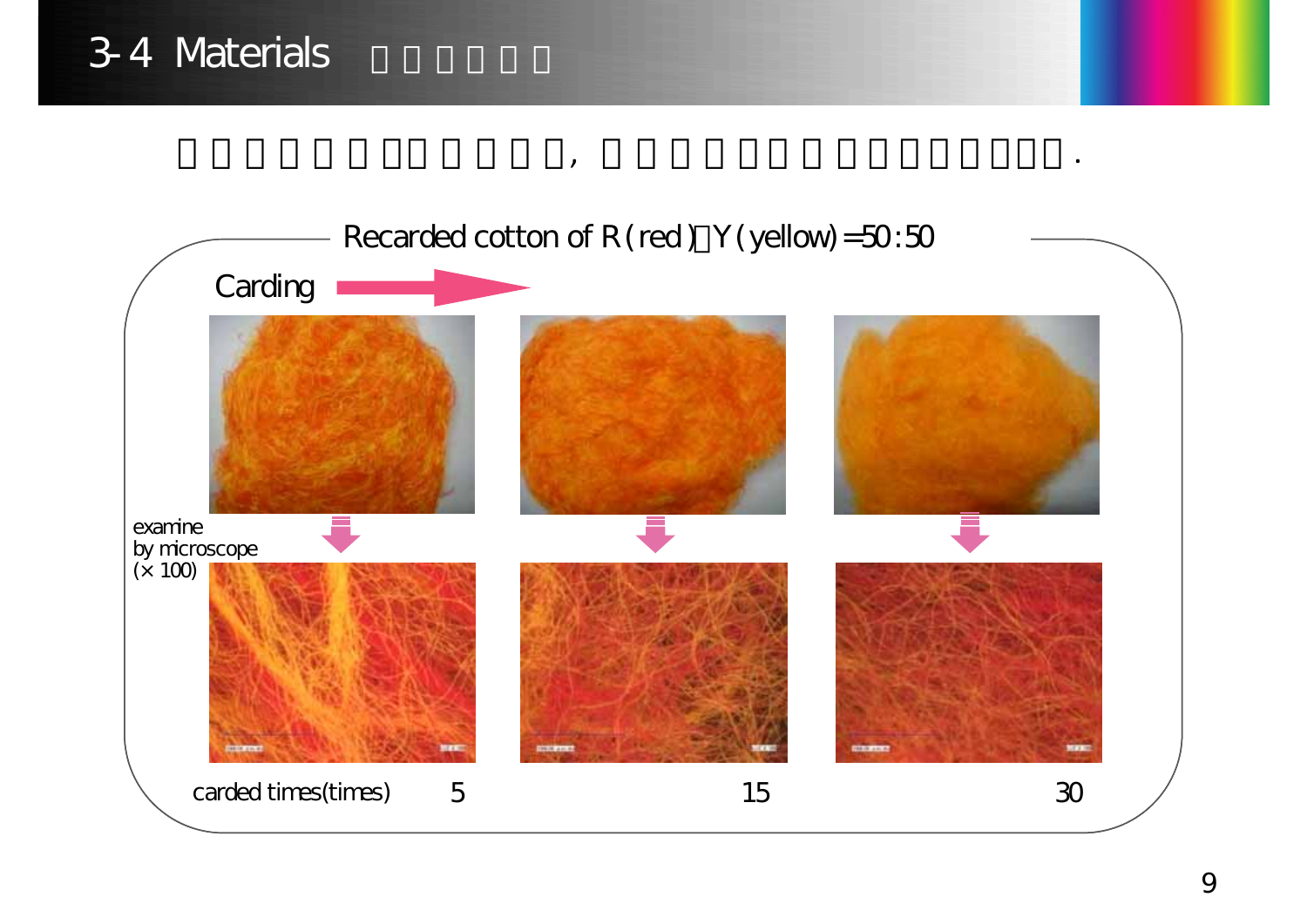# 3-5 Materials and the Sense

6Y 6.5/0.28) 50mm × 50mm 0.50 g/each specimen



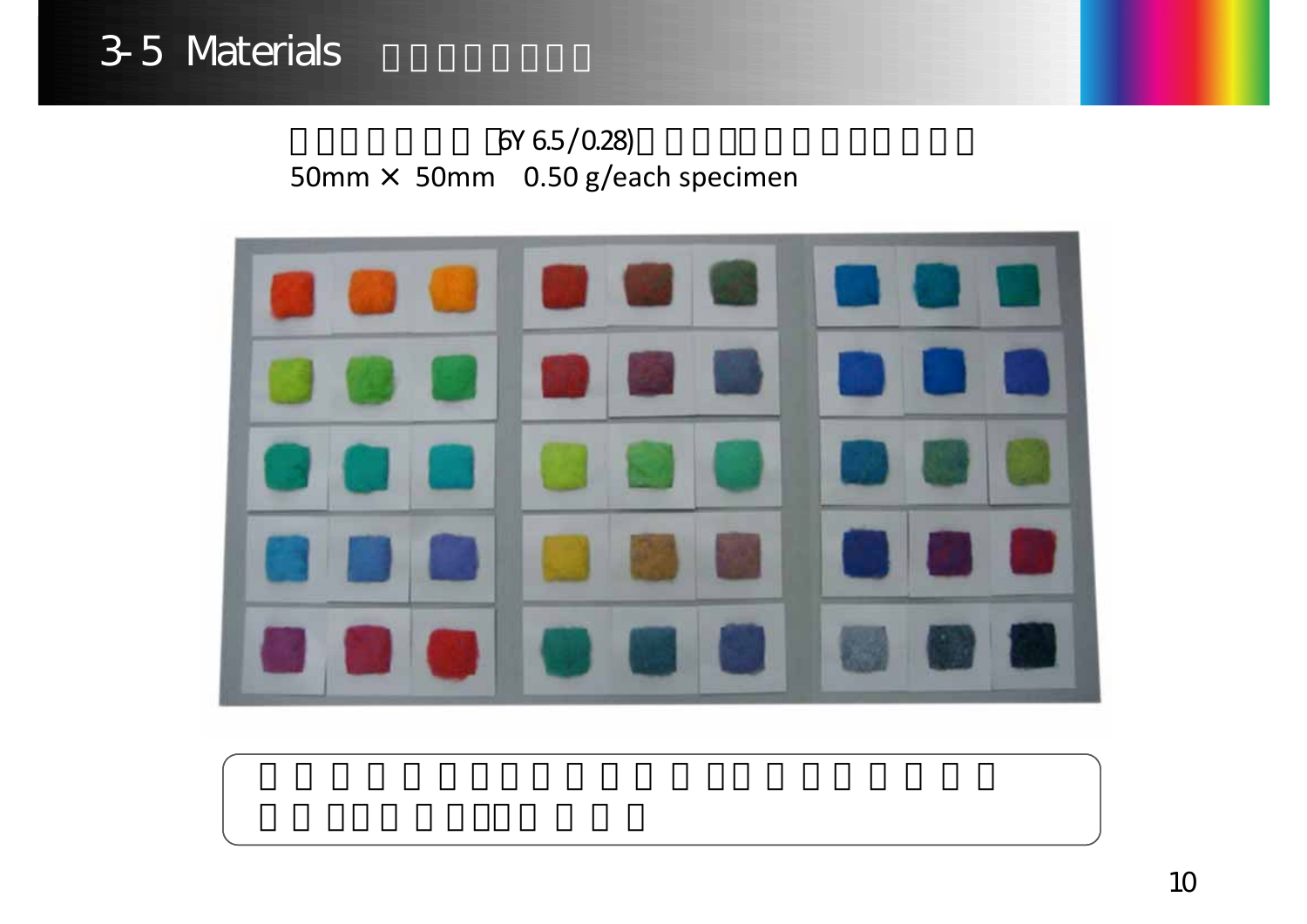### 4-1 Result & Discussion

#### favorable rating: (persons who answer" like" $\div$  all subjects)  $\times$  100

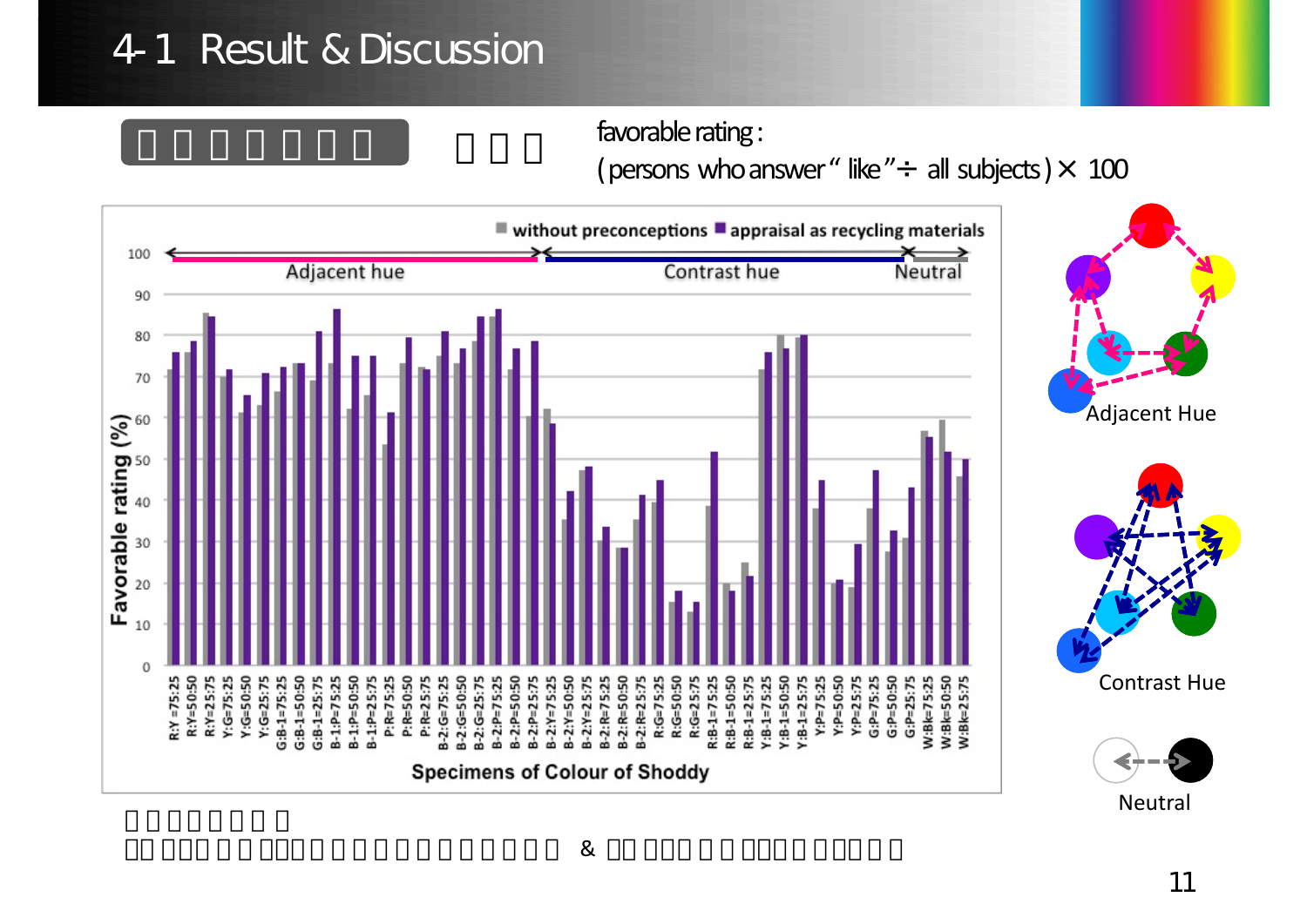#### Sensory Evaluation Test & Colorimetry



**Interior angle and Favorable rating**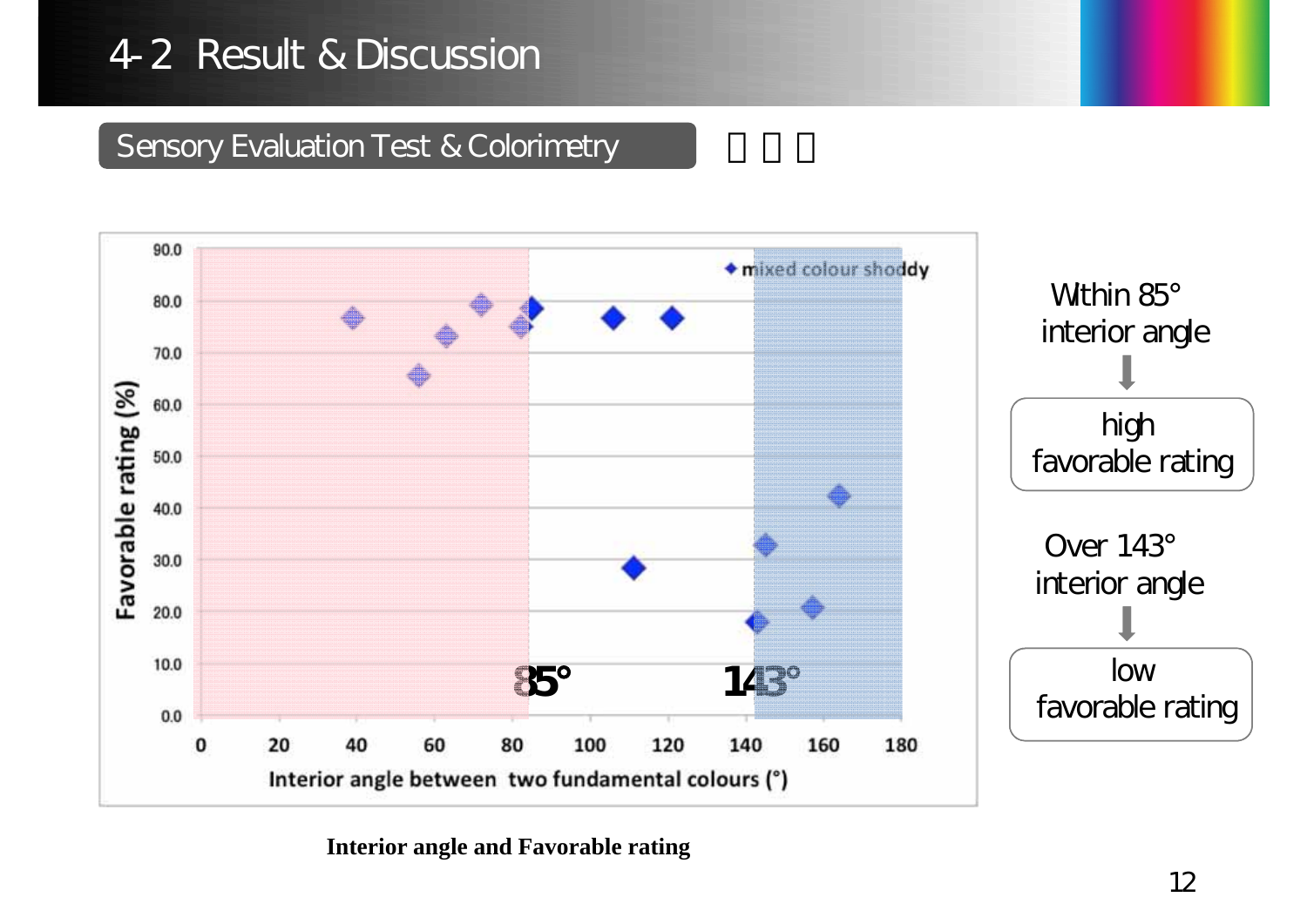

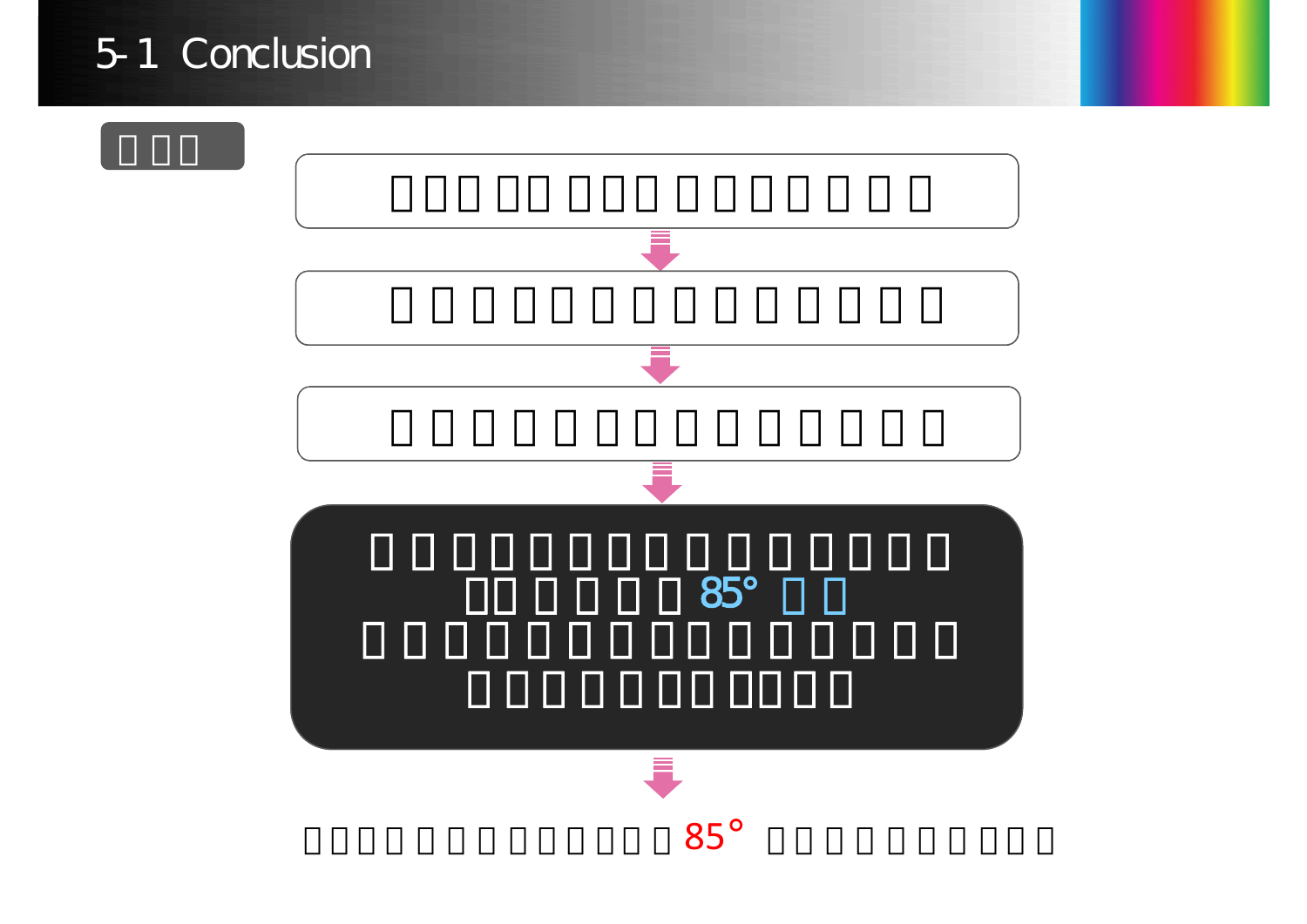### 5-2 Conclusion

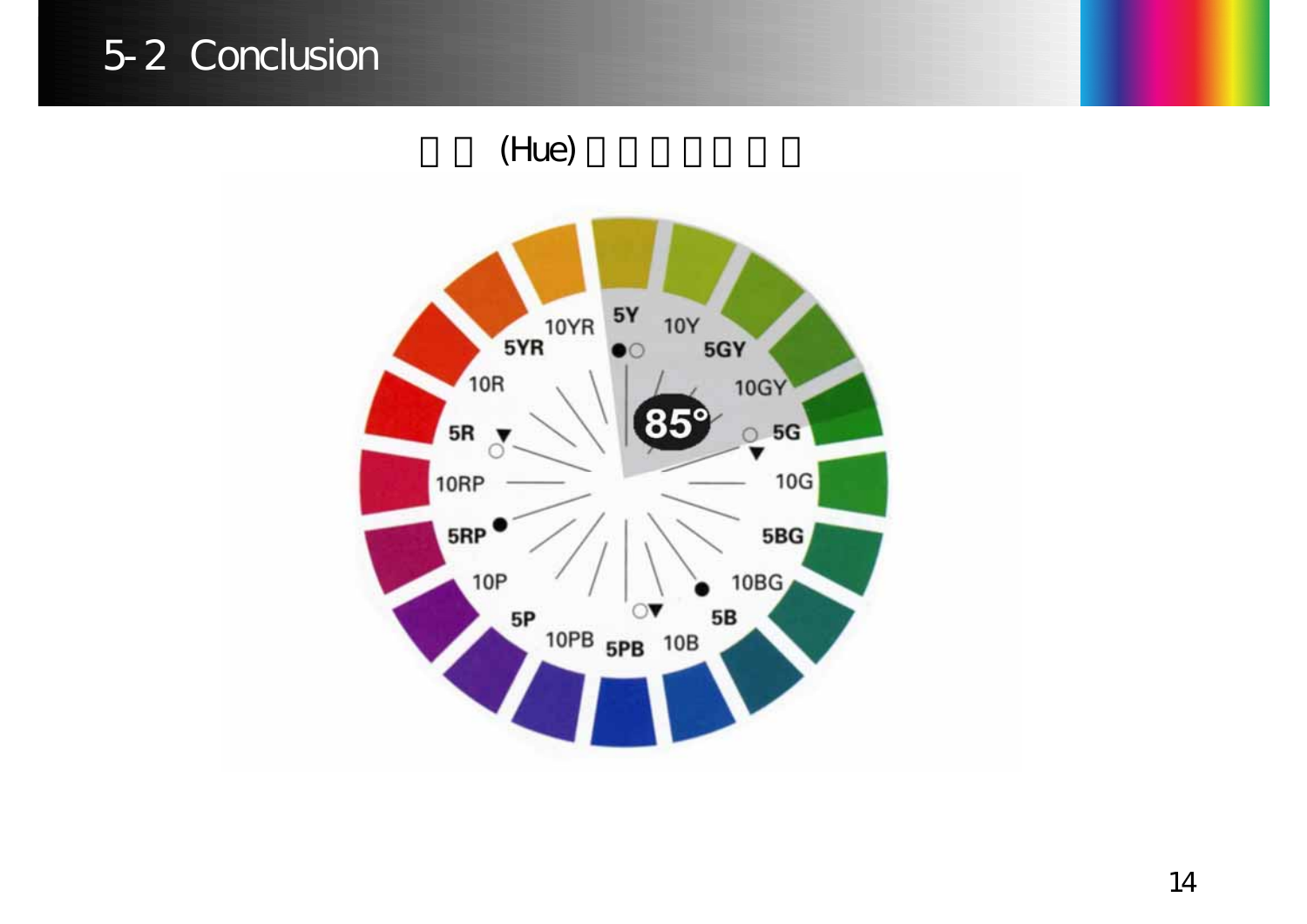### Field Test





W &Bj Bk&Dk Br